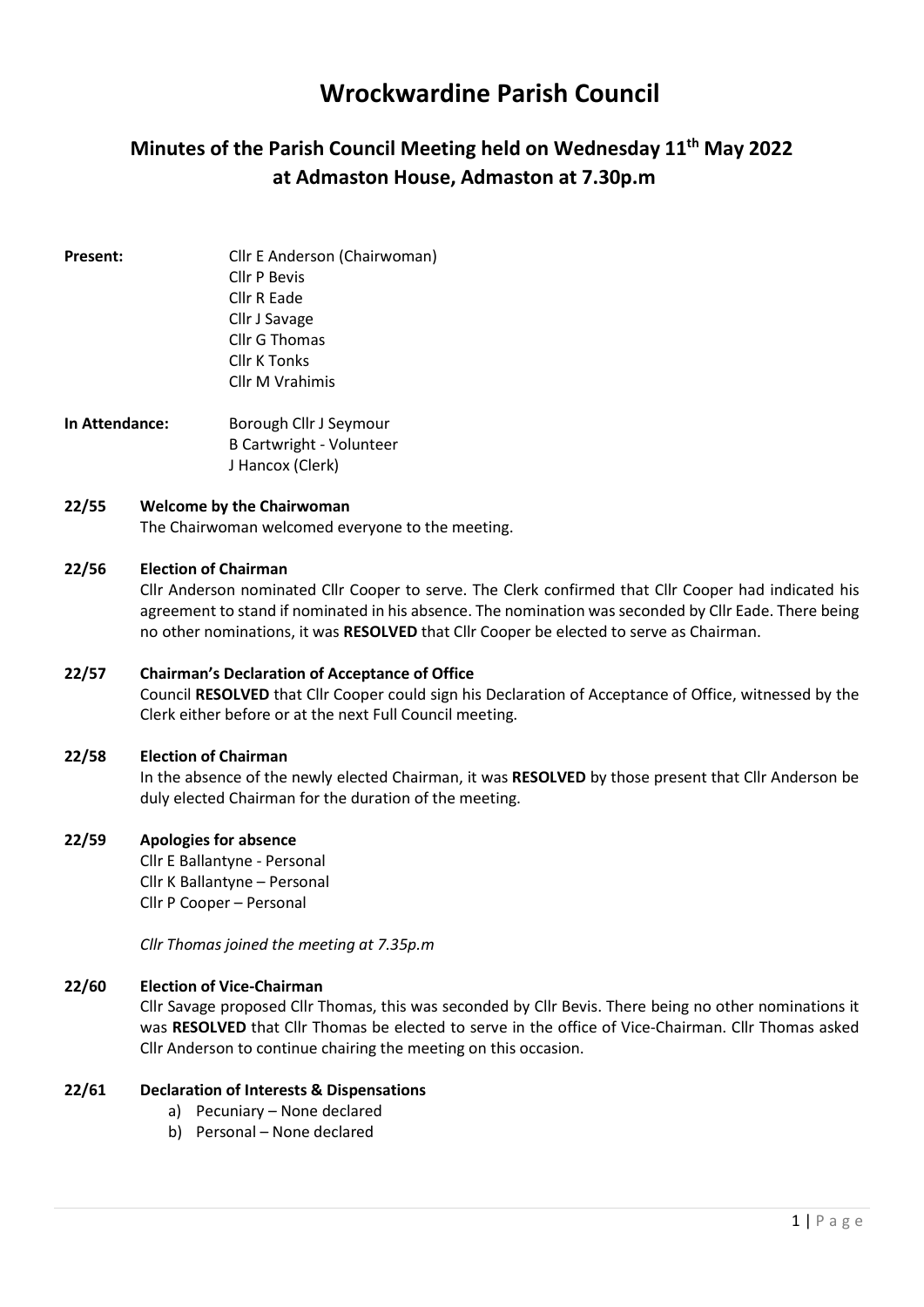## 22/62 Public Session

Mr Cartwright informed Council that the new SID (Speed Indicator Device) was helping slow traffic down in its locations. The average speed through the 20 mile-an hour zone in Wrockwardine was now 19.2 miles per hour. Mr Cartwright asked Council to consider possible street lights over the railway bridge and leading to Station Road and the Chairwoman asked for this to be put on the agenda for the next meeting in June.

#### 22/63 To confirm and agree the Minutes of the Previous Meeting

It was RESOLVED to confirm and sign the Minutes of the Council Meeting held on  $13<sup>th</sup>$  April 2022. [Proposer: Cllr Tonks; Seconder: Cllr Savage; Abstain: 2 Vote: All remaining]

### 22/64 Borough Councillor's Report

Borough Cllr Seymour advised Members that the appeal regarding the Mound on the Haygate Fields development had been rejected and the mound would now have to be removed and that the solar farms located in New Works Lane and Steeraway were going to a public enquiry.

### 22/65 Appointment of Members to Committees

#### 1. Finance & General Purposes Committee

RESOLVED - Cllr Anderson; Cllr K Ballantyne; & Cllr Cooper

a) Election of Chairman

RESOLVED – Cllr Anderson

### 2. Parish Improvement Working Group

Following discussion, where it was acknowledged that members were short of time to commit to additional meetings, Council RESOLVED to disband the committee on the basis that most items for discussion could be brought to either F&GP or to Full Council, and that individual items could be dealt with via small working groups as and when required. The meeting scheduled for 22nd June 2022 would be cancelled.

#### 3. Human Resources Committee

RESOLVED – Cllr Cooper; Cllr Ballantyne; Cllr Savage

#### 22/66 Appointment of Representatives to Working Groups & Others

The following representatives were RESOLVED:

- 1. Traffic Working Group Cllr K Ballantyne; Cllr Cooper; Cllr Bevis; Mr B Cartwright (Volunteer); the Clerk
- 2. Leaton Quarry Liaison Group Cllr Bevis; Cllr Savage; Cllr Thomas
- 3. Allscott Meads Stakeholder Group Cllr Cooper; Cllr Bevis; the Clerk
- 4. Haygate Fields Liaison Group the Clerk
- 5. Wrekin Area Committee Chairman & the Clerk

#### 6. Admaston House Trust

 Council was advised that the Councillor elected for this role would become a Trustee and would be eligible to vote at meetings following confirmation from the Trust – Cllr Tonks

#### 7. Admaston Allotments Society It was noted that this was not the group that would be set up to consider the installation of allotments at the Allscott Meads development – Cllr Bevis

- 8. Mental Health Liaison Cllr Tonks
- 9. Rural Forum Chairman & the Clerk
- 10. Bus User Group Cllr Bevis
- 11. Armed Forces Covenant Representative Cllr Anderson
- 12. White Ribbon Accreditation Representative Cllr Tonks

## 13. Conservation Management & Maintenance Group

 A new group to devise a plan for managing and maintaining Long Yard Meadow, the Community Orchard and Admaston Green - Cllr Eade; Cllr K Ballantyne; Cllr Anderson; the Clerk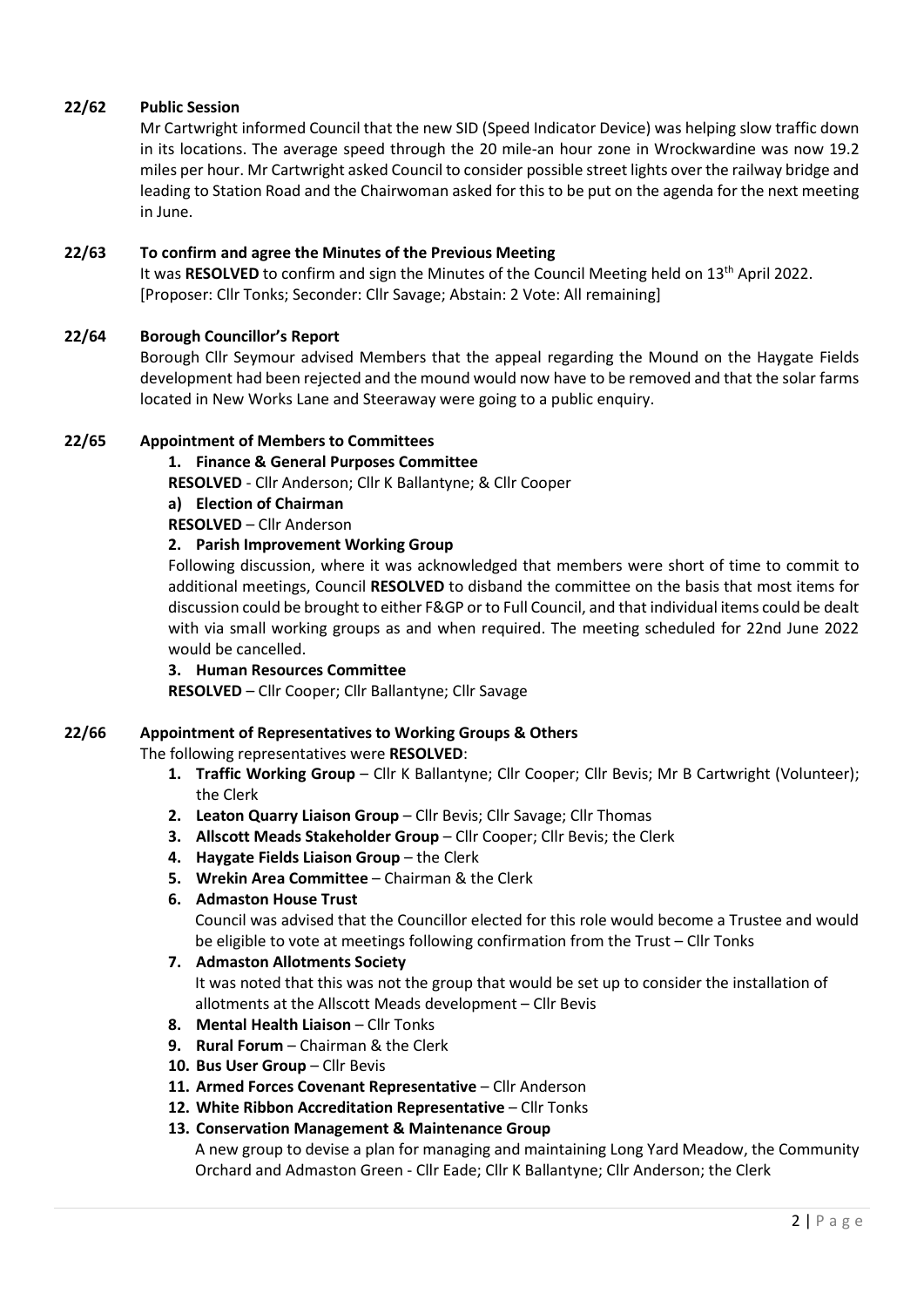## 22/67 Meetings of the Council

Following a discussion, Members RESOLVED that the meetings of the Council would continue on the second Wednesday of the month at 7.30p.m, except for August (Summer break) and January 2023 (Winter break). Member's still felt that the room available at Wrockwardine Parish Hall was too small to safely accommodate councillors, members of the public and guests and meetings could only resume there if the large hall could be used, currently it is fully booked for Wednesday evenings therefore the Bratton Room at Admaston House would continue to be used as the venue for Full Council meetings.

## 22/68 Review of Documents (Appendix 1)

#### 1. Standing Orders

Document reviewed and RESOLVED no amendments [Proposer: Cllr Bevis; Seconder: Cllr Tonks; Vote: All]

#### 2. Financial Regulations

Document reviewed and RESOLVED no amendments [Proposer: Cllr Eade; Seconder: Cllr Bevis; Vote: All]

## 3. Risk Management Document

Document reviewed and RESOLVED with the proposed amendments

[Proposer: Cllr Savage; Seconder: Cllr Tonks; Vote: All]

#### 4. Policies (no amendments)

Documents reviewed and RESOLVED no amendments [Proposer: Cllr Bevis; Seconder: Cllr Savage; Vote: All

### 5. Policies (with amendments)

The Sickness & Absence Policy was RESOLVED with the proposed amendments [Proposer: Cllr Bevis; Seconder: Cllr Savage; Vote: All]

## 22/69 Annual Subscriptions

It was RESOLVED to continue the following subscriptions:

1. Membership of NALC (National Association of Local Councils)

[Proposer: Cllr Savage; Seconder: Cllr Eade; Vote: All]

2. Membership of SALC (Shropshire Association of Local Councils)

[Proposer: Cllr Thomas; Seconder: Cllr Tonks; Vote: All]

3. Membership of SLCC (Society of Local Council Clerks)

[Proposer: Cllr Bevis; Seconder: Cllr Savage; Vote: All]

#### 22/70 Planning

## 1. Permissions & Refusals

Council noted the following permissions and refusals:

| TWC/2022/0204 | 27 Broomfield Road,<br>Admaston | Erection of a single storey side & rear<br>extension with wrap around lean-to<br>roof           | Full<br>Granted |
|---------------|---------------------------------|-------------------------------------------------------------------------------------------------|-----------------|
| TWC/2022/0166 | <b>Tiddicross, Charlton</b>     | Change of use of stables back to a<br>riding school and creation of a<br>ménage (Retrospective) | Full<br>Granted |

#### 2. New Applications

Council made No Comment on the following applications:

| TWC/2022/0369 | 4 Bostock Close, Admaston  | Erection of 2 storey side extension & gr            |
|---------------|----------------------------|-----------------------------------------------------|
|               |                            | flr front & rear extensions                         |
| TWC/2022/0349 | Holly Tree House, Allscott | Erection of 1 <sup>st</sup> flr side extension with |
|               |                            | front dormer window & rear balcony                  |
| TWC/2022/0343 | 6 Newill Grove, Admaston   | Erection of a single storey side & rear             |
|               |                            | extension                                           |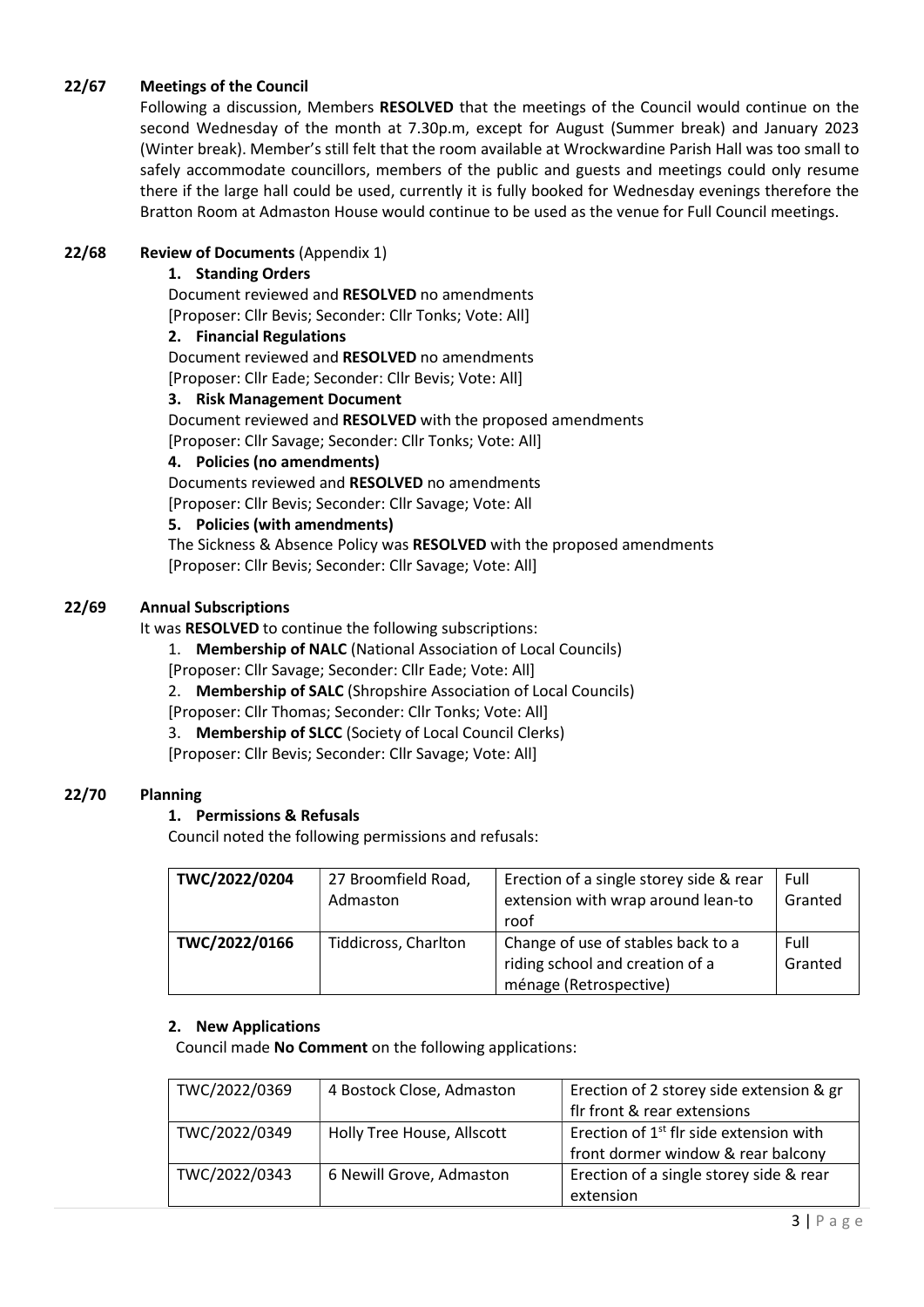## 3. Applications received after the agenda was circulated

TWC/2022/0401 The Ugly Duckling, Long Lane – Erection of pergola, a timber framed outbuilding, enclosure of beer garden with a 2m perimeter wall & fence, extension of existing car park to provide an additional 12no. parking spaces & 2no. accessible bays & associated landscaping (Part-Retrospective).

Council made No comment.

### 22/71 Finance

#### a) To confirm the final accounts paid in April 2022

The final payment list was noted and RESOLVED.

[Proposer: Cllr Tonks; Seconder: Cllr Savage; Vote: All]

## b) To confirm the Bank Reconciliation for April 2022

The reconciliation was RESOLVED.

(Proposer: Cllr Thomas; Seconder: Cllr Tonks; Vote: All]

c) To confirm the Accounts for payment in May 2022

The accounts were RESOLVED for payment.

[Proposer: Cllr Bevis; Seconder: Cllr Savage; Vote: All]

### 22/72 Annual Governance & Accountability Review (AGAR) 2021/22

1. To approve the Year End Accounts 2021/22 (Appendix 2)

The accounts were noted and RESOLVED.

[Proposer: Cllr Bevis; Seconder: Cllr Thomas; Vote: All]

### 2. To review & confirm the Asset Register as at  $31^{st}$  March 2021

The asset register was reviewed and RESOLVED.

[Proposer: Cllr Anderson; Seconder: Cllr Thomas; Vote: All]

3. To receive the Internal Audit Report, consider any recommendations & agree actions

There were no recommendations or actions therefore the report was accepted and RESOLVED.

[Proposer: Cllr Tonks; Seconder: Cllr Anderson; Vote: All]

#### 4. To agree content & approve AGAR Section 1 "Governance Statement"

Members considered the questions on the statement and answered them accordingly whereby it was RESOLVED to approve the Governance Statement.

[Proposer: Cllr Thomas; Seconder: Bevis; Vote: All]

## 5. To approve AGAR Section 2 "Accounting Statement"

It was RESOLVED to approve the Accounting Statement.

[Proposed: Cllr Tonks; Seconder: Savage; Vote: All]

## 6. Notification of Public Rights

It was RESOLVED to agree the dates for the Notification of Public Rights as Monday 13<sup>th</sup> June 2022 to Friday 22<sup>nd</sup> July 2022.

[Proposer: Cllr Savage; Seconder: Cllr Tonks; Vote: All]

## 22/73 Wrockwardine Playing Fields Car Park

There was no update on the canvassing of local residents therefore the item was deferred until the next meeting in June.

## 22/74 SID Statistics

Members noted the data (Appendix 3)

## 22/75 Grant Applications

## 1. 1 st Wrockwardine Brownies

Following discussion, Council RESOLVED to award a grant of £150. [Proposer: Cllr Eade; Seconder: Cllr Bevis; Vote: All]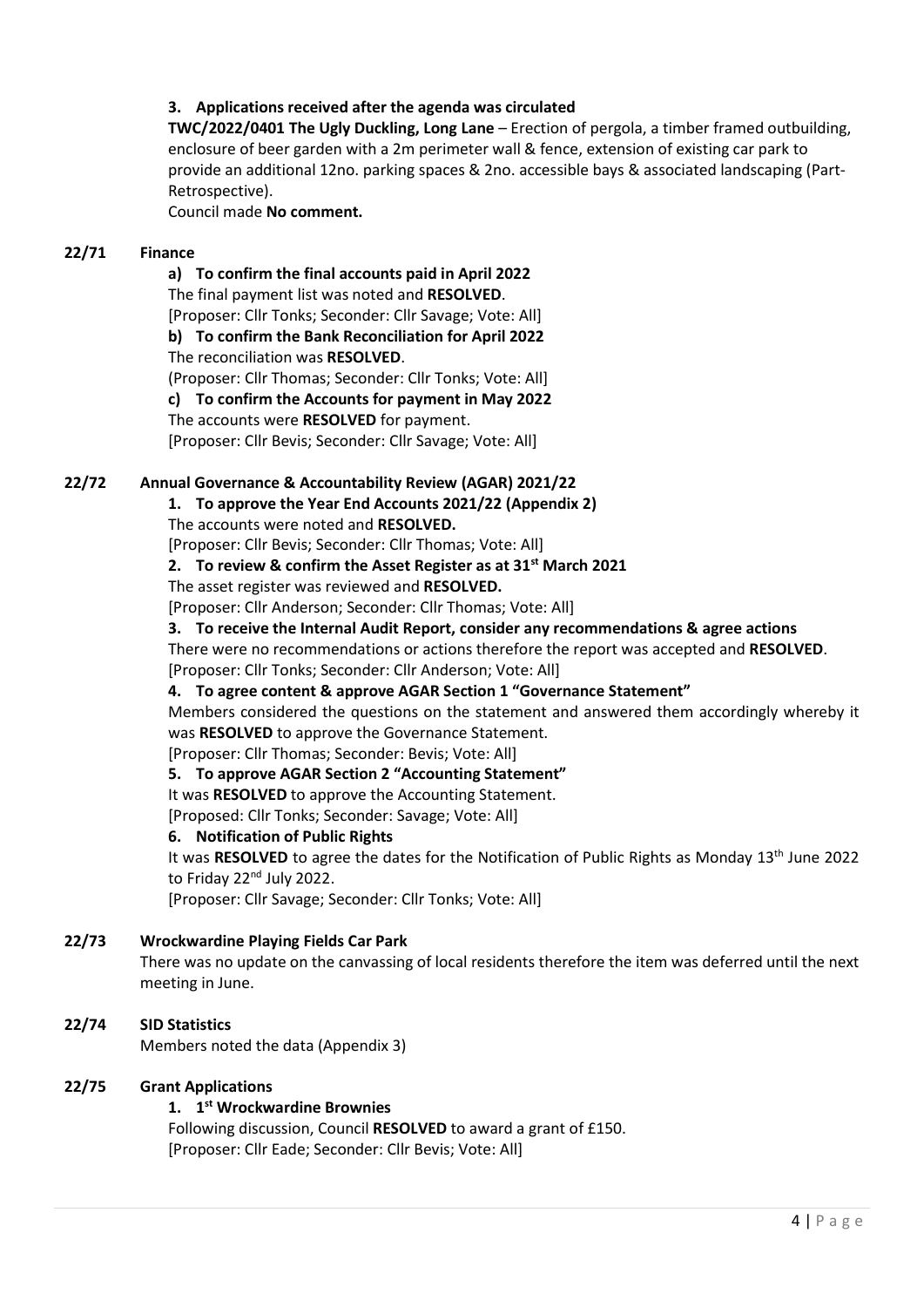## 22/76 Correspondence

- 1. Community Meeting, Waters Upton Village Hall re Fly Tipping Council noted the date and venue.
- 2. Street Trading Renewal Application (King Cone Ice Cream Van) Council made no comments for submission.

## 22/77 Date of the next meeting

It was confirmed that the next meeting would be held on Wednesday 8<sup>th</sup> June 2022 at 7.30p.m at Admaston House, Admaston.

The meeting closed at 8.52p.m

Signed: PCooper\_\_\_\_\_\_\_\_\_\_\_\_\_\_\_\_\_\_\_\_\_\_\_\_\_(Chairman)

Date \_\_\_\_\_\_8 th June 2022\_\_\_\_\_\_\_\_\_\_\_\_\_\_\_\_\_\_\_\_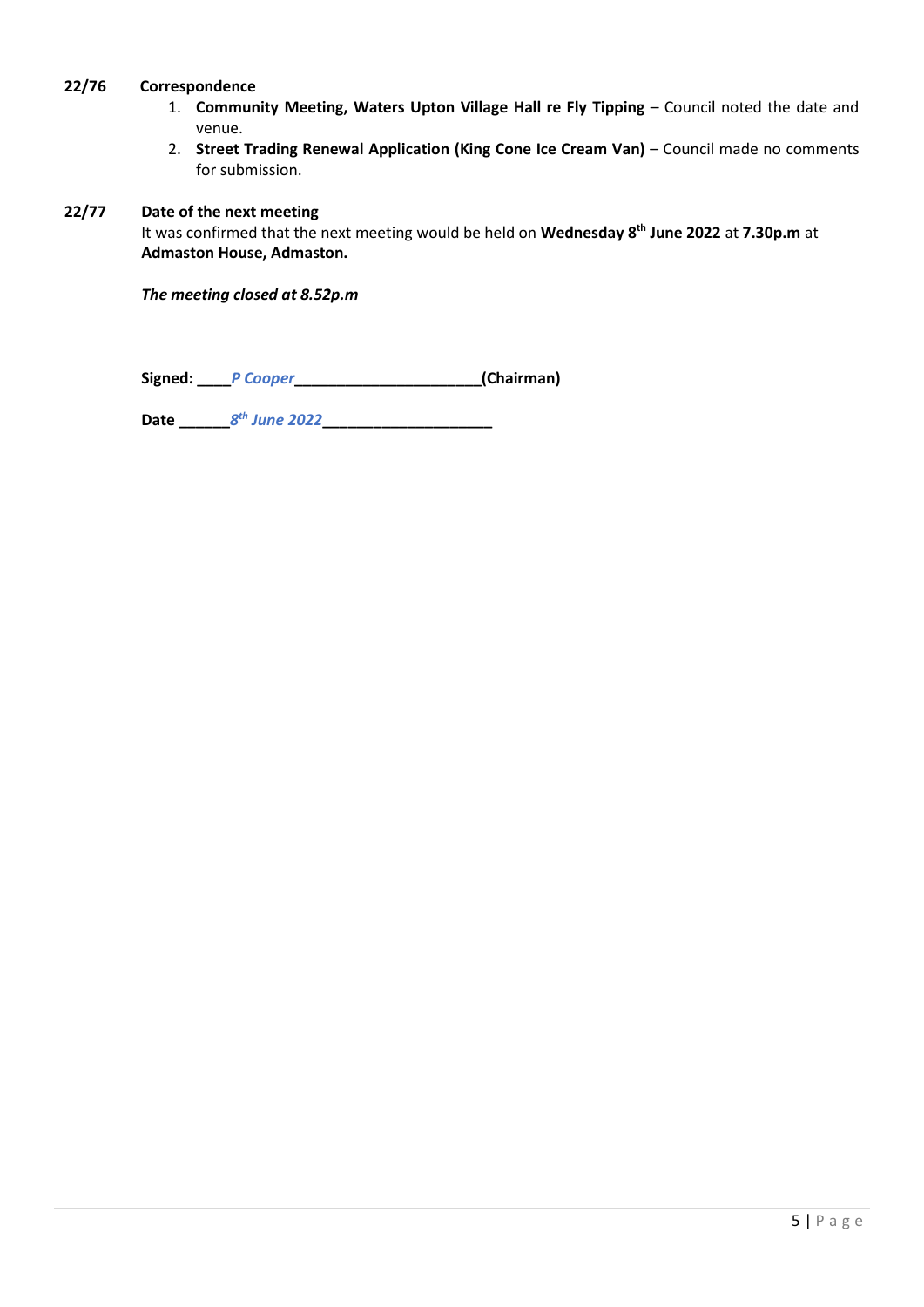# Wrockwardine Parish Council Item 22/71 **Finance**

# **Finance**

a) Accounts paid in April 2022

| Payee                     | <b>Description</b>                | <b>Net</b> | <b>VAT</b> | Cost     |
|---------------------------|-----------------------------------|------------|------------|----------|
| <b>Hornet Landscaping</b> | Play Area Repairs                 | 380.00     | 00.00      | 380.00   |
| IdVerde                   | <b>Grass Cutting Contract</b>     | 585.55     | 117.11     | 702.66   |
| ВC                        | SID Management                    | 300.00     | 00.00      | 300.00   |
| Sutcliffe Play            | Play Area Repair Parts            | 63.67      | 12.73      | 76.40    |
| AGE UK                    | Grant s.137                       | 200.00     | 00.00      | 200.00   |
| EB.                       | <b>Councillor Travel/Expenses</b> | 11.18      | 0.52       | 11.70    |
| EB                        | <b>Councillor Expenses</b>        | 16.77      | 0.78       | 17.55    |
| Various                   | <b>Staffing Costs</b>             | 2,275.28   | 00.00      | 2,275.28 |
| Various                   | <b>Office Costs</b>               | 54.12      | 0.68       | 54.80    |
|                           | <b>Total</b>                      | 3,869.80   | 131.04     | 4,000.84 |

# b) Bank Reconciliation April 2022

| Current Account balance 1/4/2022               | 59,955.73 |
|------------------------------------------------|-----------|
| Minus: Payments made April ** (see note below) | 2,605.66  |
| Unpaid March payments cashed April             | 2,130.42  |
| Add: Receipts April                            |           |
| Precept (50%)                                  | 43,566.50 |
| Total                                          | 98,786.15 |
| <b>Balance 30/4/22</b>                         | 98,786.15 |
| <b>Unity Current Account Statement 120</b>     | 98,786.15 |

## **Other Banks**

| Unity Instant Access Interest Account 30/4/22 Statement 98 | 56,653.05  |
|------------------------------------------------------------|------------|
| Natwest Business 95 Day Saver A/C Balance 30/4/22          | 71.267.39  |
| <b>Total Bank Balances</b>                                 | 226.706.59 |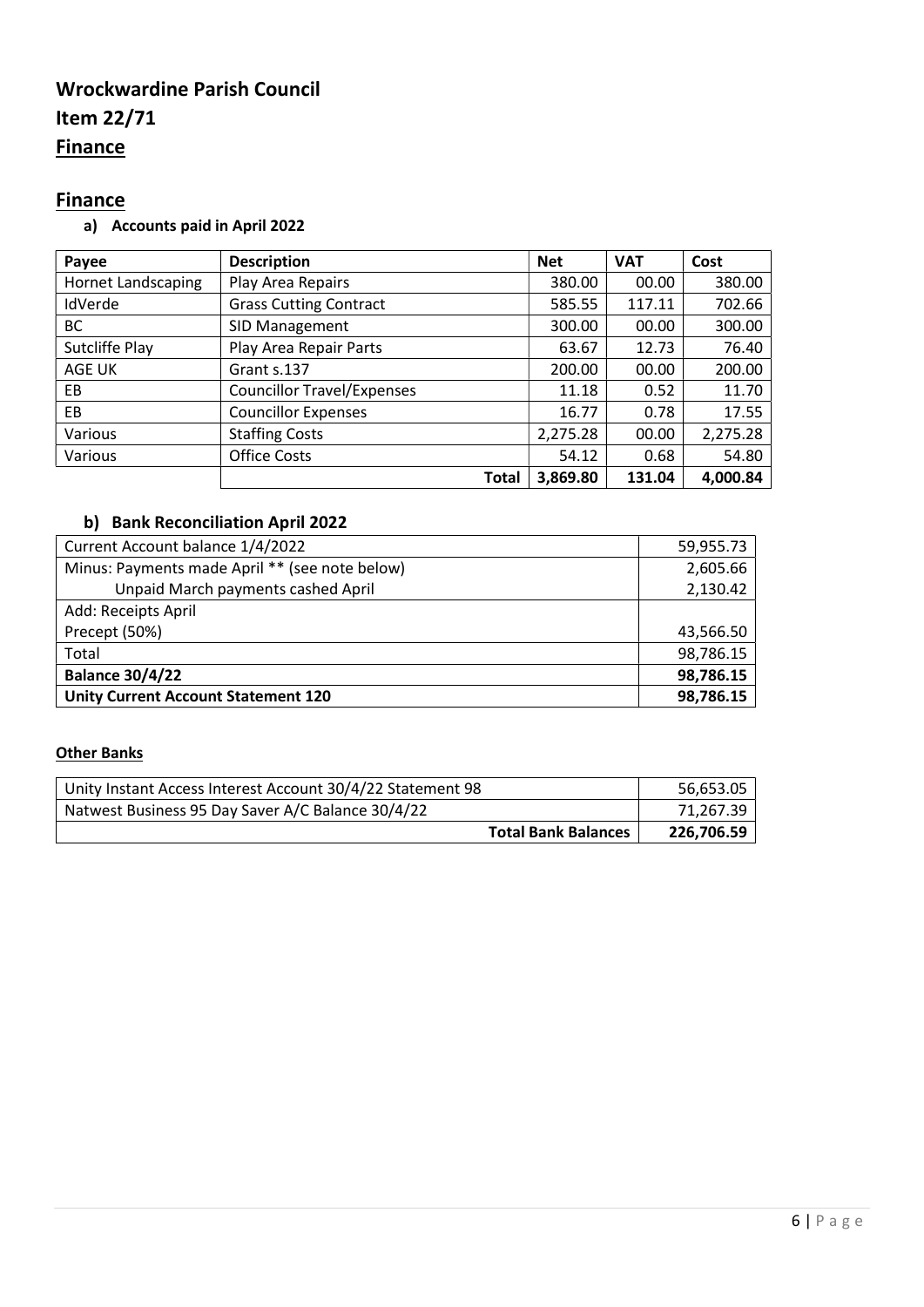## c) Accounts for payment in May 2022

| Payee                 | <b>Description</b>                 | <b>Net</b> | <b>VAT</b> | Cost     |
|-----------------------|------------------------------------|------------|------------|----------|
| <b>SDH Accounting</b> | <b>Internal Audit Fees</b>         | 245.68     | 00.00      | 245.68   |
| IdVerde               | <b>Grass Cutting Contract</b>      | 585.55     | 117.11     | 702.66   |
| EВ                    | <b>Councillor Travel/Expenses</b>  | 11.18      | 0.52       | 11.70    |
| N Power               | <b>Street Lighting Supply</b>      | 1,244.98   | 248.99     | 1,493.97 |
| Nobridge LTD          | Play Area Repair Supplies          | 650.00     | 130.00     | 780.00   |
| <b>BHIB Insurance</b> | Annual Insurance                   | 1,353.32   | 00.00      | 1,353.32 |
| <b>SALC</b>           | <b>Annual Subscription</b>         | 1,587.31   | 00.00      | 1,587.31 |
| <b>BC</b>             | SID Management                     | 300.00     | 00.00      | 300.00   |
| E-On                  | <b>Street Lighting Maintenance</b> | 76.39      | 15.28      | 91.67    |
| Various               | <b>Office Management</b>           | 110.57     | 13.37      | 123.94   |
| Various               | <b>Staffing Costs</b>              | 2,275.32   | 00.00      | 2,275.32 |
|                       | <b>Total payments</b>              | 8,440.30   | 525.27     | 8,965.57 |

Signed: \_\_\_\_\_\_\_\_\_\_J Hancox\_\_\_\_\_\_\_\_\_\_\_\_\_\_\_\_\_\_\_\_(Clerk & RFO) Date: \_\_\_\_8<sup>th</sup> June 2022\_\_\_\_\_\_\_\_\_\_\_\_\_

Signed: \_\_\_\_P Cooper\_\_\_\_\_\_\_\_\_\_\_\_\_\_\_\_\_\_(Chairman) Date: \_\_\_8 th June 2022\_\_\_\_\_\_\_\_\_\_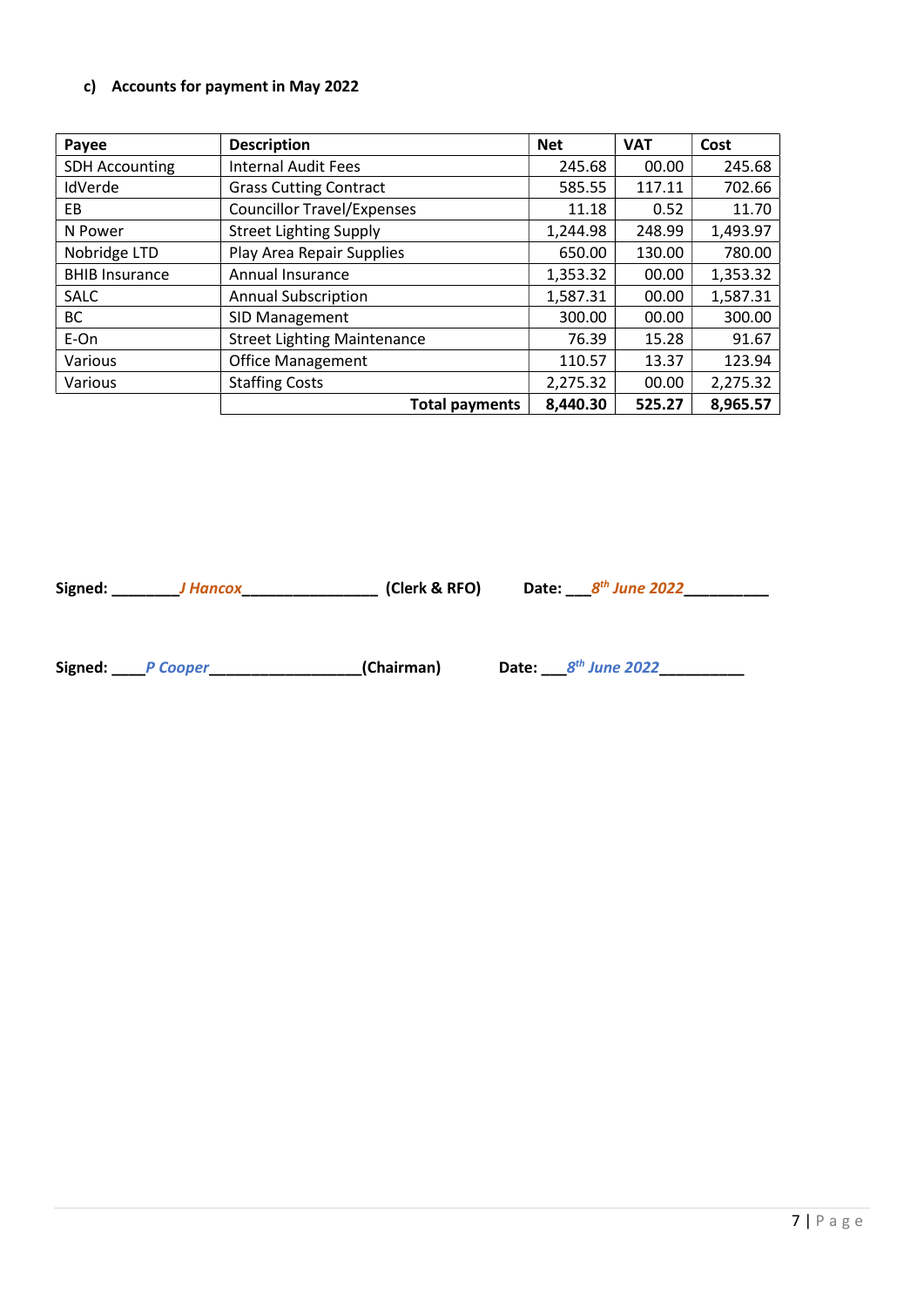# Appendix 1 Wrockwardine Parish Council Agenda Item 13 Review of Documents & Policies

It is good practice to review all of the Parish Council's documents annually to ensure they are up to date and relevant.

There have been no changes necessary to the following documents and policies:

- $\triangleright$  Standing Orders
- $\triangleright$  Financial Regulations
- $\triangleright$  Cllrs Code of Conduct
- $\triangleright$  Complaints Policy
- $\triangleright$  Equal Opportunities Policy
- $\triangleright$  Social Media Policy
- $\triangleright$  Publication Scheme
- $\triangleright$  Records & Management Policy
- ▶ Disciplinary & Grievance Policy
- $\triangleright$  Bullying & Harassment Policy
- $\triangleright$  Health & Safety Policy

#### Please view these documents by visiting the PC's website and looking under "Policies" and "Finance".

The following policy is currently under review :

 $\triangleright$  Lone Worker Policy and will be considered by the Human Resources Committee at the meeting on 27 May 2022 before approval at Full Council

The following documents and policies have been amended:

- $\triangleright$  Risk Management Document amended to reflect actions completed and specific dates removed
- $\triangleright$  Sickness & Absence Policy amended to include new legislation with regard to parental bereavement leave

Julia Hancox Clerk & Responsible Finance Officer 3 May 2022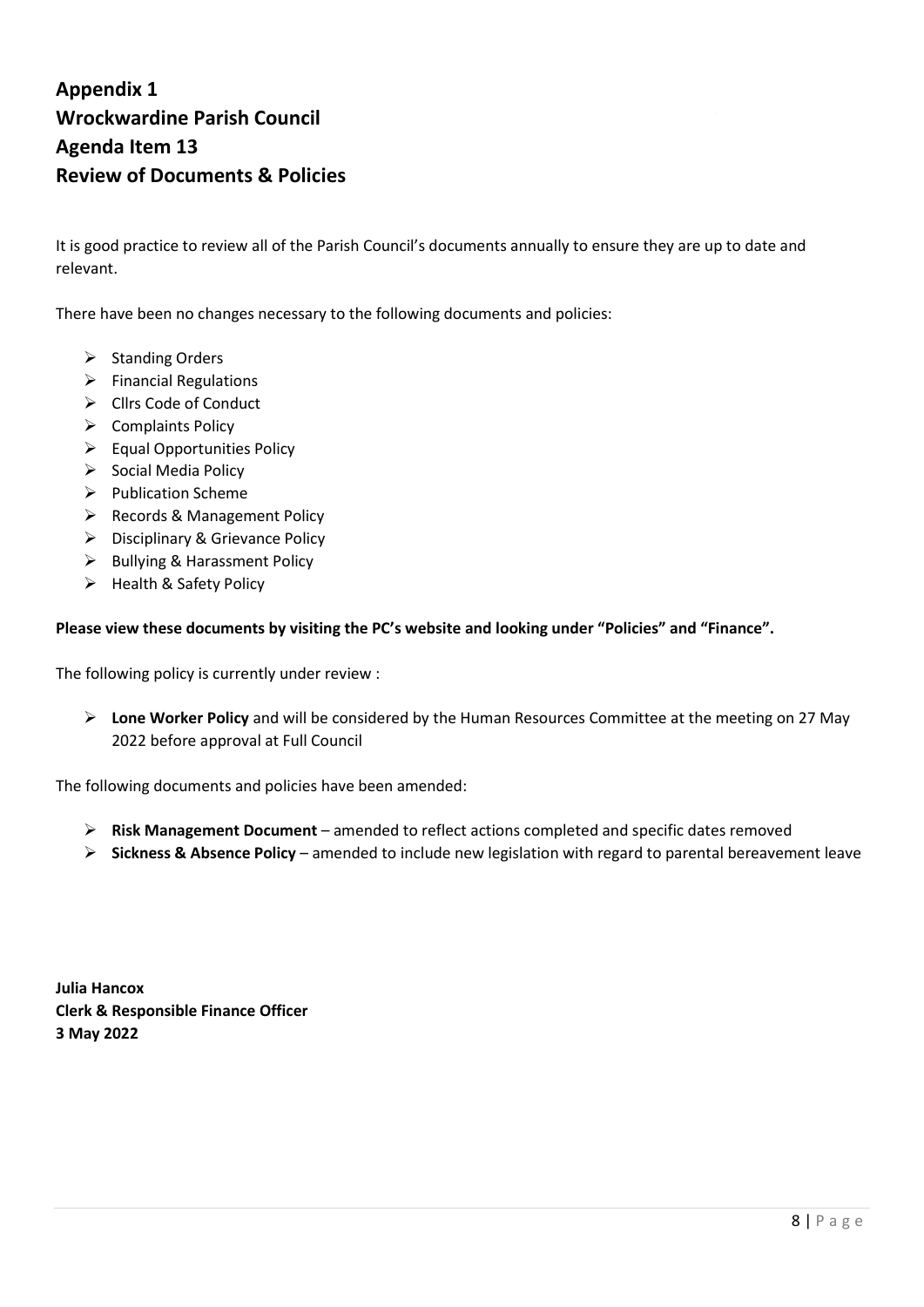# Appendix 2 Wrockwardine Parish Council Year Ending 31st March 2022 Bank Reconciliation Statements No: 119; 97 & 5

## Payments Outstanding @ 31/3/2022

| Voucher Payee |                          | Amount   |
|---------------|--------------------------|----------|
| 181           | Chairman's Allowance     | 600.00   |
| 182           | IdVerde                  | 702.66   |
| 183           | N Power                  | 539.76   |
| 184           | <b>Admaston Hse Hire</b> | 288.00   |
|               | <b>Total</b>             | 2,130.42 |

## Bank Reconciliation

| Unity Trust Current A/C @ 31/3/2021     | 40,834.61  |
|-----------------------------------------|------------|
| Unity Trust Savings A/C @ 31/3/2021     | 56,618.84  |
| Nationwide 95 Day Saver A/C @ 31/3/2021 | 70,966.32  |
| Total in Bank A/C's                     | 168,419.77 |
| Payments outstanding $@31/3/2021$       | 235.78     |
| <b>Actual spend available</b>           | 168,183.99 |
| Add Receipts 1/4/2021 - 31/3/2022       | 87,189.62  |
|                                         | 255,373.61 |
| Less Spend 1/4/2021 - 31/3/2022         | 69,627.86  |
| Total spend available @ 31/3/2022       | 185,745.75 |
| Unity Trust Current A/C @ 31/3/2022     | 59,955.73  |
| Unity Trust Savings A/C @ 31/3/2022     | 56,653.05  |
| Nationwide 95 Day Saver A/C @ 31/3/2022 | 71,267.39  |
| Total in Bank A/C's                     | 187,876.17 |
| Less Payments Outstanding @ 31/3/2022   | 2,130.42   |
| Total spend available @ 31/3/2022       | 185,745.75 |

Signed: \_\_\_\_\_\_\_\_J Hancox\_\_\_\_\_\_\_\_\_\_\_\_\_\_\_\_\_\_\_\_\_\_\_\_\_ ( Responsible Finance Officer)

Date: \_\_\_\_\_6 th April 2022\_\_\_\_\_\_\_\_\_\_\_\_\_\_\_\_\_\_\_\_\_\_\_\_\_\_\_\_\_\_\_\_\_\_\_